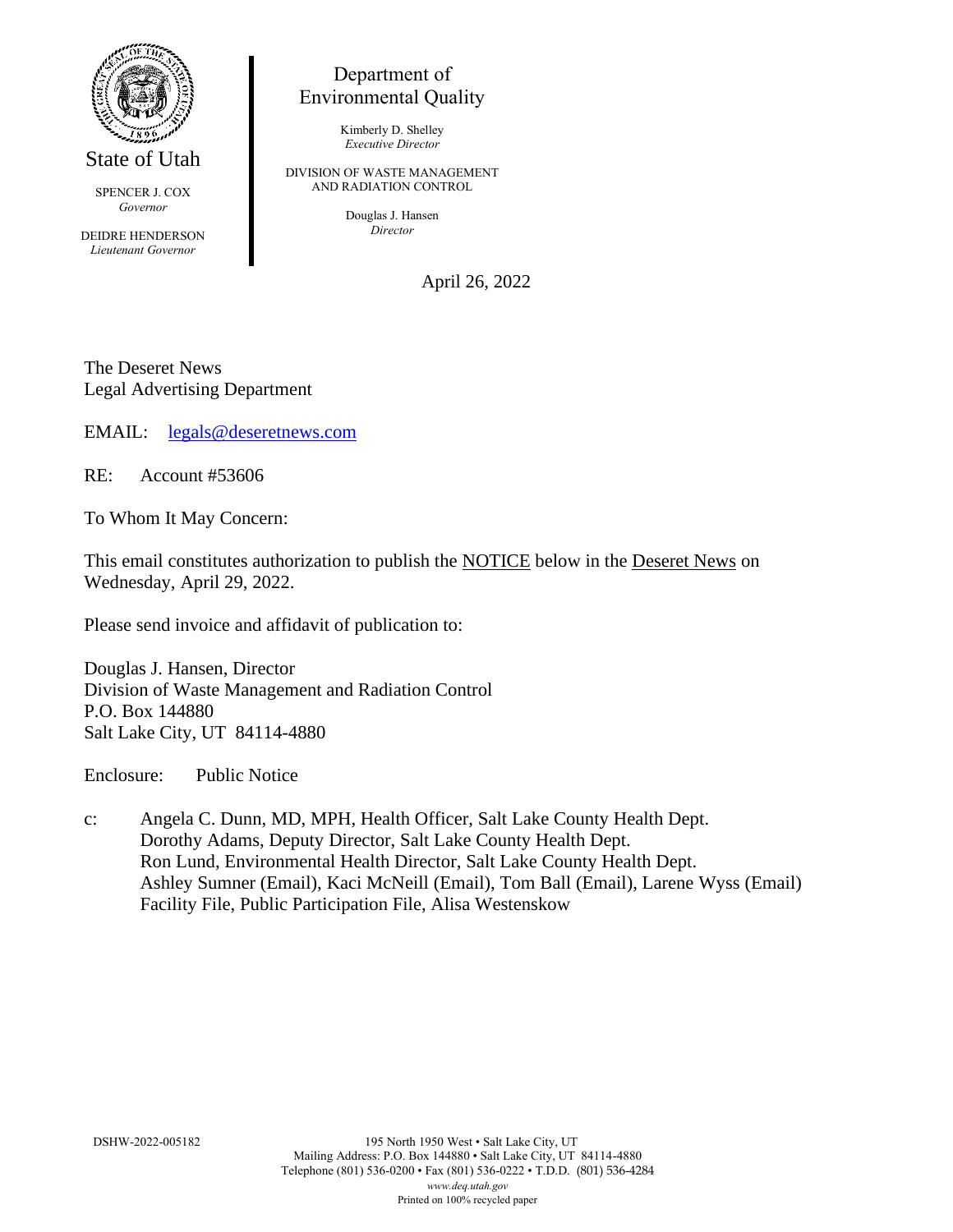

State of Utah

SPENCER J. COX *Governor*

DEIDRE HENDERSON *Lieutenant Governor*

## Department of Environmental Quality

Kimberly D. Shelley *Executive Director*

DIVISION OF WASTE MANAGEMENT AND RADIATION CONTROL

> Douglas J. Hansen *Director*

> > April 26, 2022

The Salt Lake Tribune Legal Advertising Department

EMAIL: [legals@sltrib.com](mailto:legals@sltrib.com)

RE: Account #SLT0010250

To Whom It May Concern:

This email constitutes authorization to publish the NOTICE below in the Salt Lake Tribune on Sunday, May 1, 2022.

Please send invoice and affidavit of publication to:

Douglas J. Hansen, Director Division of Waste Management and Radiation Control P.O. Box 144880 Salt Lake City, UT 84114-4880

Enclosure: Public Notice

c: Angela C. Dunn, MD, MPH, Health Officer, Salt Lake County Health Dept. Dorothy Adams, Deputy Director, Salt Lake County Health Dept. Ron Lund, Environmental Health Director, Salt Lake County Health Dept. Ashley Sumner (Email), Kaci McNeill (Email), Tom Ball (Email), Larene Wyss (Email) Facility File, Public Participation File, Alisa Westenskow